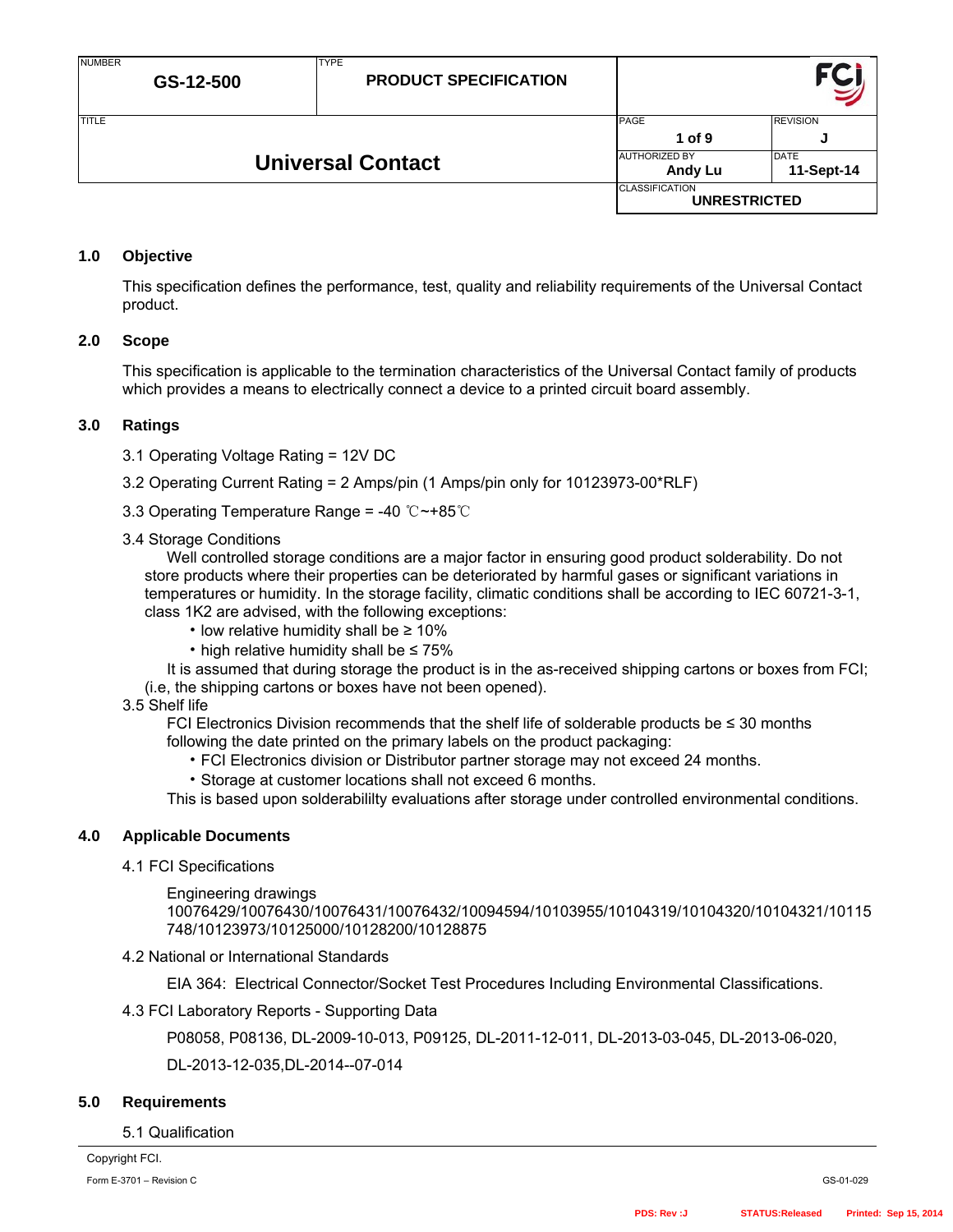| <b>NUMBER</b>            | GS-12-500 | <b>TYPE</b><br><b>PRODUCT SPECIFICATION</b> |                                              |                           |
|--------------------------|-----------|---------------------------------------------|----------------------------------------------|---------------------------|
| <b>TITLE</b>             |           |                                             | PAGE<br>$2$ of 9                             | <b>REVISION</b><br>J      |
| <b>Universal Contact</b> |           |                                             | <b>AUTHORIZED BY</b><br><b>Andy Lu</b>       | <b>DATE</b><br>11-Sept-14 |
|                          |           |                                             | <b>CLASSIFICATION</b><br><b>UNRESTRICTED</b> |                           |

Connectors furnished under this specification shall be capable of meeting the qualification test requirements specified herein.

5.2 Material

Contact: Copper Alloy or Stainless Steel.

5.3 Finish

Contact Plating:

Contact area: Plating shall be gold or GXT or Tin over Ni underplate.

Solder tail: Plating shall be gold flash or Tin over Ni underplate.

- 5.4 Design and Construction
	- 5.4.1 Mechanical configuration dimensions.









# **Split type** Universal Contact Compact Dimensions in mm

| Part Number | А     | B     | C     | D     | E     | F          | G<br>(pick and place<br>nozzle location) | Working<br>Height |
|-------------|-------|-------|-------|-------|-------|------------|------------------------------------------|-------------------|
| 10076429-   | 2.50  | 4.87  | 0.98  | 1.40  | 1.19  | $0.74$ min | 2.8 Ref.                                 | 1.55              |
| $00*RLF$    | ±0.10 | ±0.15 | ±0.10 | ±0.10 | ±0.20 |            |                                          | ±0.10             |
| 10076431-   | 1.3   | 3.48  | 1.10  | 0.77  | 0.80  | 0.30 min   | 2.5 Ref.                                 | 0.92              |
| $00*RLF$    | ±0.10 | ±0.10 | ±0.10 | ±0.10 | ±0.20 |            |                                          | ±0.10             |
| 10076432-   | 3.50  | 5.00  | 1.10  | 2.00  | 1.65  | $0.50$ min | 3.4Ref.                                  | 2.20              |
| 00*RLF      | ±0.10 | ±0.13 | ±0.10 | ±0.10 | ±0.20 |            |                                          | ±0.10             |

c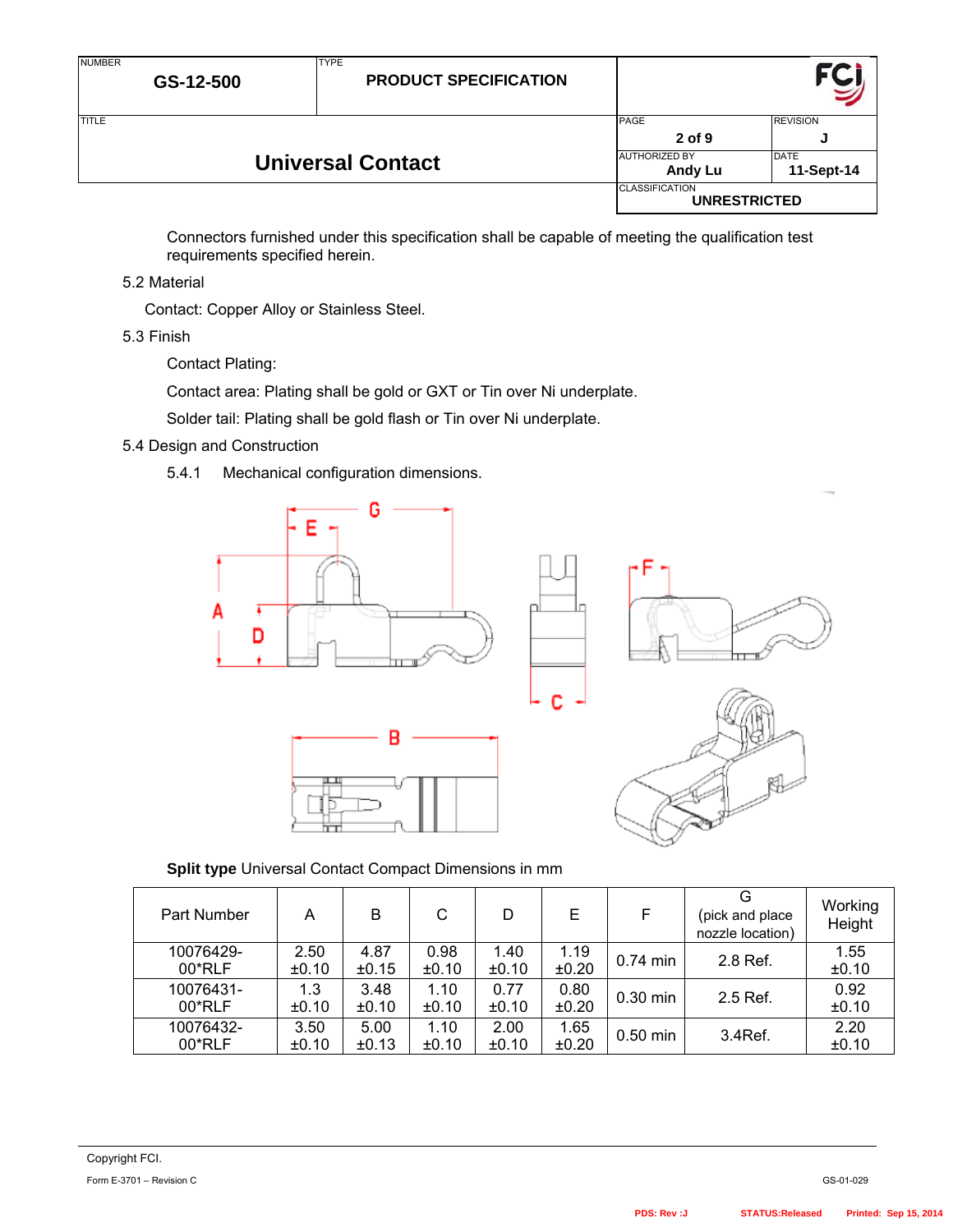| <b>NUMBER</b> | GS-12-500 | <b>TYPE</b><br><b>PRODUCT SPECIFICATION</b> |                                              |                           |
|---------------|-----------|---------------------------------------------|----------------------------------------------|---------------------------|
| <b>TITLE</b>  |           |                                             | PAGE<br>3 of 9                               | <b>REVISION</b><br>ω      |
|               |           | <b>Universal Contact</b>                    | <b>AUTHORIZED BY</b><br>Andy Lu              | <b>DATE</b><br>11-Sept-14 |
|               |           |                                             | <b>CLASSIFICATION</b><br><b>UNRESTRICTED</b> |                           |









**Solid type** Universal Contact Compact Dimension in MM

| Part Number                                                                                                       | A                    | B             | $\mathsf{C}$  | C <sub>1</sub> | D             | E             | $\mathsf F$ | G<br>(pick and place<br>nozzle location) | Working<br>Height |
|-------------------------------------------------------------------------------------------------------------------|----------------------|---------------|---------------|----------------|---------------|---------------|-------------|------------------------------------------|-------------------|
| 10076430-                                                                                                         | 1.8                  | 3.40          | 0.90          | 1.10           | 1.00          | 0.84          | 0.47        | 2.7 Ref.                                 | 1.10              |
| 00*RLF                                                                                                            | ±0.10                | ±0.13         | ±0.10         | ±0.10          | ±0.10         | ±0.20         | min         |                                          | ±0.10             |
| 10094594-                                                                                                         | 1.30                 | 3.48          | 1.40          | 1.50           | 0.77          | 0.80          | 0.30        | 2.5 Ref.                                 | 1.00              |
| 00*RLF                                                                                                            | ±0.10                | ±0.10         | ±0.10         | ±0.10          | ±0.10         | ±0.20         | min         |                                          | ±0.10             |
| 10103955-                                                                                                         | 1.8                  | 3.40          | 0.90          | 1.10           | 0.95          | 0.84          | 0.47        | 2.7 Ref.                                 | 1.10              |
| 00*RLF                                                                                                            | ±0.10                | ±0.13         | ±0.10         | ±0.10          | ±0.10         | ±0.20         | min         |                                          | ±0.10             |
| 10104319-                                                                                                         | 2.50                 | 4.87          | 0.98          | 1.28           | 1.40          | 1.19          | 0.74        | 2.8 Ref.                                 | 1.55              |
| 00*RLF                                                                                                            | ±0.10                | ±0.15         | ±0.10         | ±0.10          | ±0.10         | ±0.20         | min         |                                          | ±0.10             |
| 10104320-                                                                                                         | 1.3                  | 3.48          | 1.10          | 1.30           | 0.72          | 0.80          | 0.30        | 2.5 Ref.                                 | 1.00              |
| 00*RLF                                                                                                            | ±0.10                | ±0.10         | ±0.10         | ±0.10          | ±0.10         | ±0.20         | min         |                                          | ±0.10             |
| 10104321-                                                                                                         | 3.50                 | 5.00          | 1.10          | 1.40           | 2.00          | 1.65          | 0.50        | 3.4 Ref.                                 | 2.20              |
| 00*RLF                                                                                                            | ±0.10                | ±0.13         | ±0.10         | ±0.10          | ±0.10         | ±0.20         | min         |                                          | ±0.10             |
| 10115748-                                                                                                         | 1.55                 | 3.48          | 1.40          | 1.50           | 0.87          | 0.80          | 0.30        | 2.5 Ref.                                 | 1.02              |
| 00*RLF                                                                                                            | ±0.10                | ±0.10         | ±0.10         | ±0.10          | ±0.10         | ±0.20         | min         |                                          | ±0.10             |
| 10123973-<br>00*RLF                                                                                               | $1.20+$<br>$0.15/-0$ | 2.60<br>±0.10 | 1.10<br>±0.10 |                | 0.40<br>±0.05 | 0.32<br>±0.10 | 0.15<br>min | 1.75 Ref.                                | 0.50<br>±0.05     |
| 10125000-                                                                                                         | 2.1                  | 3.40          | 1.10          | 1.20           | 1.20          | 0.90          | 0.30        | 2.2 Ref.                                 | 1.60              |
| 00*RLF                                                                                                            | ±0.10                | ±0.13         | ±0.10         | ±0.13          | ±0.10         | ±0.20         | min         |                                          | ±0.05             |
| 10128200-                                                                                                         | 2.1                  | 3.40          | 1.10          | 1.20           | 1.25          | 0.90          | 0.30        | 2.2 Ref.                                 | 1.60              |
| 00*RLF                                                                                                            | ±0.10                | ±0.13         | ±0.10         | ±0.13          | ±0.10         | ±0.20         | min         |                                          | ±0.05             |
| 10128875-<br>00*RLF<br>$\mathbf{a}$ and $\mathbf{a}$ and $\mathbf{a}$<br>$\mathbf{r}$ . The state of $\mathbf{r}$ | 4.10<br>±0.10        | 5.00<br>±0.13 | 1.10<br>±0.10 | 1.40<br>±0.10  | 2.30<br>±0.10 | 1.65<br>±0.20 | 0.40<br>min | 3.4 Ref.                                 | 2.50<br>±0.10     |

Note: \*: plating code, refer to product drawing,

**\*** in below table has the same meaning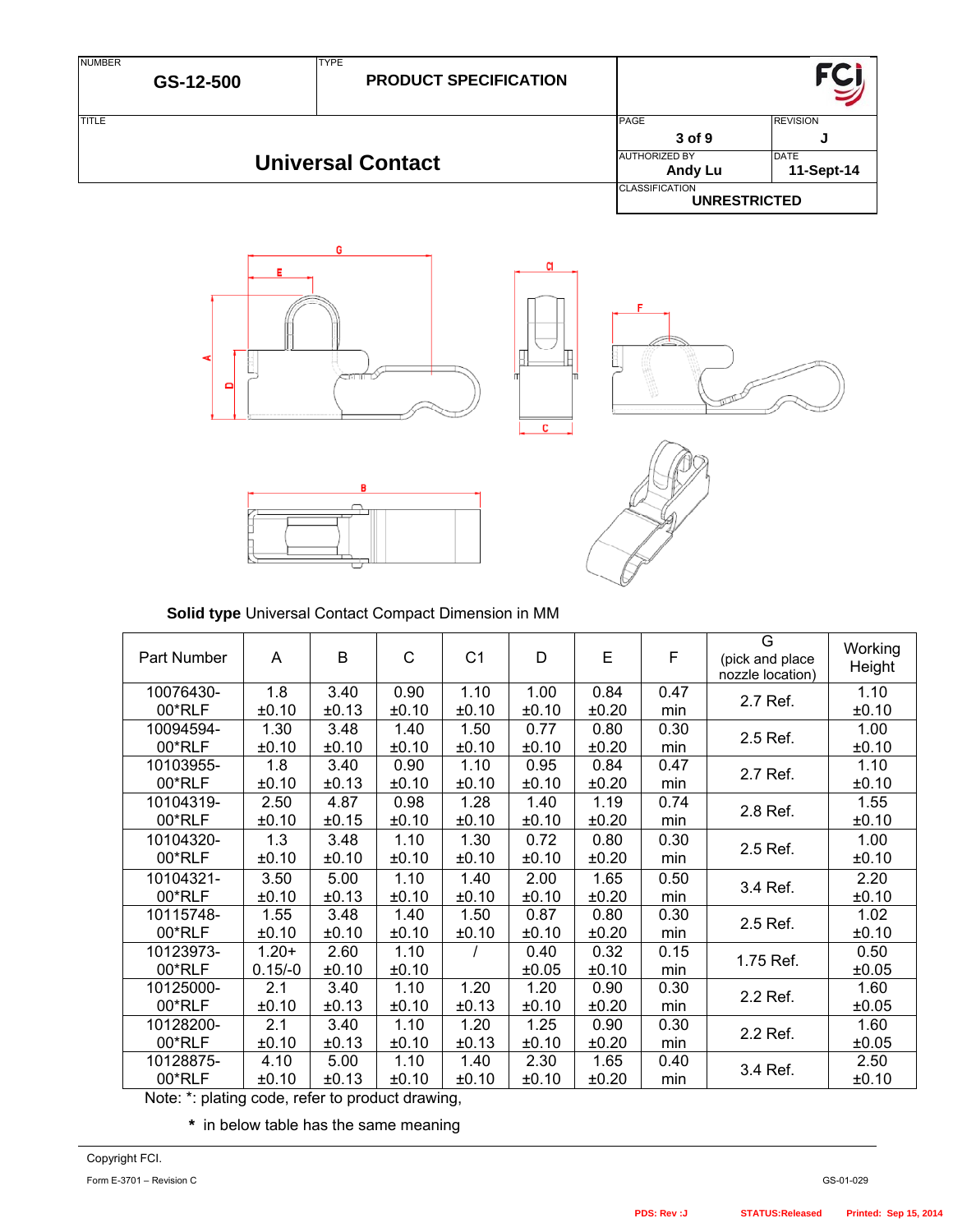| <b>NUMBER</b>            | GS-12-500 | <b>TYPE</b><br><b>PRODUCT SPECIFICATION</b> |                                              |                           |
|--------------------------|-----------|---------------------------------------------|----------------------------------------------|---------------------------|
| <b>TITLE</b>             |           |                                             | PAGE<br>4 of 9                               | <b>REVISION</b><br>ω      |
| <b>Universal Contact</b> |           |                                             | <b>AUTHORIZED BY</b><br>Andy Lu              | <b>DATE</b><br>11-Sept-14 |
|                          |           |                                             | <b>CLASSIFICATION</b><br><b>UNRESTRICTED</b> |                           |

5.4.2 Pad Geometry and Dimension:



|  | 5.4.2.2 Pad Geometry Dimension (unit: mm): |
|--|--------------------------------------------|
|--|--------------------------------------------|

| Part Number           | G    | H    |      | J    | Κ    |
|-----------------------|------|------|------|------|------|
| 10076429-<br>$00*RLF$ | 0.10 | 1.35 | 3.76 | 5.50 | 1.00 |
| 10076430-<br>$00*RLF$ | 0.10 | 1.25 | 2.75 | 3.90 | 0.90 |
| 10076431-<br>00*RLF   | 0.10 | 1.45 | 2.45 | 4.00 | 1.10 |
| 10076432-<br>00*RLF   | 0.10 | 1.45 | 3.65 | 5.50 | 1.10 |
| 10094594-<br>00*RLF   | 0.10 | 1.85 | 2.45 | 4.00 | 1.10 |
| 10103955-<br>00*RLF   | 0.10 | 1.25 | 2.75 | 3.90 | 0.90 |
| 10104319-<br>$00*RLF$ | 0.10 | 1.35 | 3.76 | 5.50 | 1.00 |
| 10104320-<br>00*RLF   | 0.10 | 1.45 | 2.45 | 4.00 | 1.10 |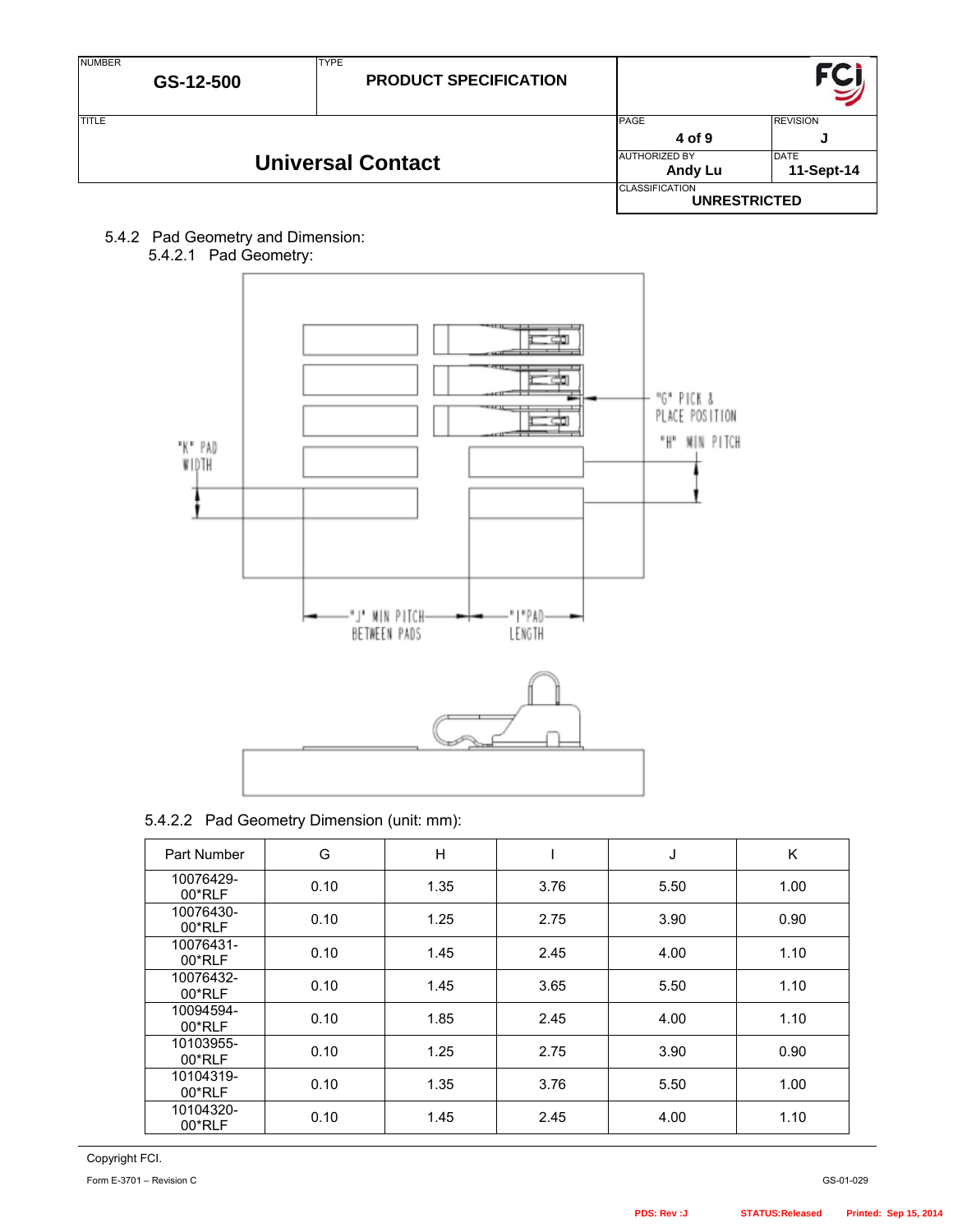# **PRODUCT SPECIFICATION**

NUMBER

TYPE

TITLE REVISION REVISION CONTINUES IN THE REVISION REVISION REVISION REVISION REVISION **5 of 9 J** AUTHORIZED BY DATE **Andy Lu 11-Sept-14** CLASSIFICATION **UNRESTRICTED**

| 10104321-<br>$00*RLF$ | 0.10 | 1.45 | 3.65 | 5.50 | 1.10 |
|-----------------------|------|------|------|------|------|
| 10115748-<br>$00*RLF$ | 0.10 | 1.85 | 2.45 | 4.00 | 1.10 |
| 10123973-<br>$00*RLF$ | 0.10 | 1.45 | 2.50 | 3.20 | 1.10 |
| 10125000-<br>$00*RLF$ | 0.10 | 1.45 | 2.50 | 4.00 | 1.10 |
| 10128200-<br>$00*RLF$ | 0.10 | 1.45 | 2.50 | 4.00 | 1.10 |
| 10128875-<br>$00*RLF$ | 0.10 | 1.55 | 3.00 | 5.60 | 1.20 |

# **6.0 Electrical Characteristics**

6.1 Contact Resistance, Low Level (LLCR)

The low level contact resistance shall not exceed 20 milliohms (50 milliohms for 10123973-00\*RLF). Measurements shall be in accordance with or EIA 364-23.

The following details shall apply:

- a. Test Voltage 20 milli-volts DC max open circuit.
- b. Test Current Not to exceed 100 milli-amperes.
- 6.2 Current Rating

The temperature rise above ambient shall not exceed 30℃ at any point in the system when one contact is powered at 2 amperes (1 Amps for 10123973-00\*RLF).

a. Reference - EIA 364-70

# **7.0 Mechanical Characteristics**

7.1 Normal Force (All data after 3 X reflow cycles)

The following details shall apply:

- a. Cross Head Speed 25.4 mm per minute.
- b. Utilize free floating fixtures.
- c. Reference –EIA 364-13.

|  | Table 1 Split type Universal Contacts |  |  |
|--|---------------------------------------|--|--|
|--|---------------------------------------|--|--|

| <b>Part Number</b>    | Pre-load<br>Apply<br>Load(N) | Pre-load<br>Un-Applying<br>load(N) | Max<br>deflection<br>(mm) | <b>Minimal Normal</b><br>Force $@$ max<br>Deflection (N) | Spring<br>Rate(N/mm) |
|-----------------------|------------------------------|------------------------------------|---------------------------|----------------------------------------------------------|----------------------|
| 10076429-<br>$00*RLF$ | 0.28                         | 0.20                               | 0.93                      | 0.50                                                     | 0.34                 |
| 10076431-<br>00*RLF   | 0.30                         | 0.20                               | 0.40                      | 0.58                                                     | 0.90                 |
| 10076432-<br>00*RLF   | 0.40                         | 0.30                               | 1.30                      | 0.98                                                     | 0.53                 |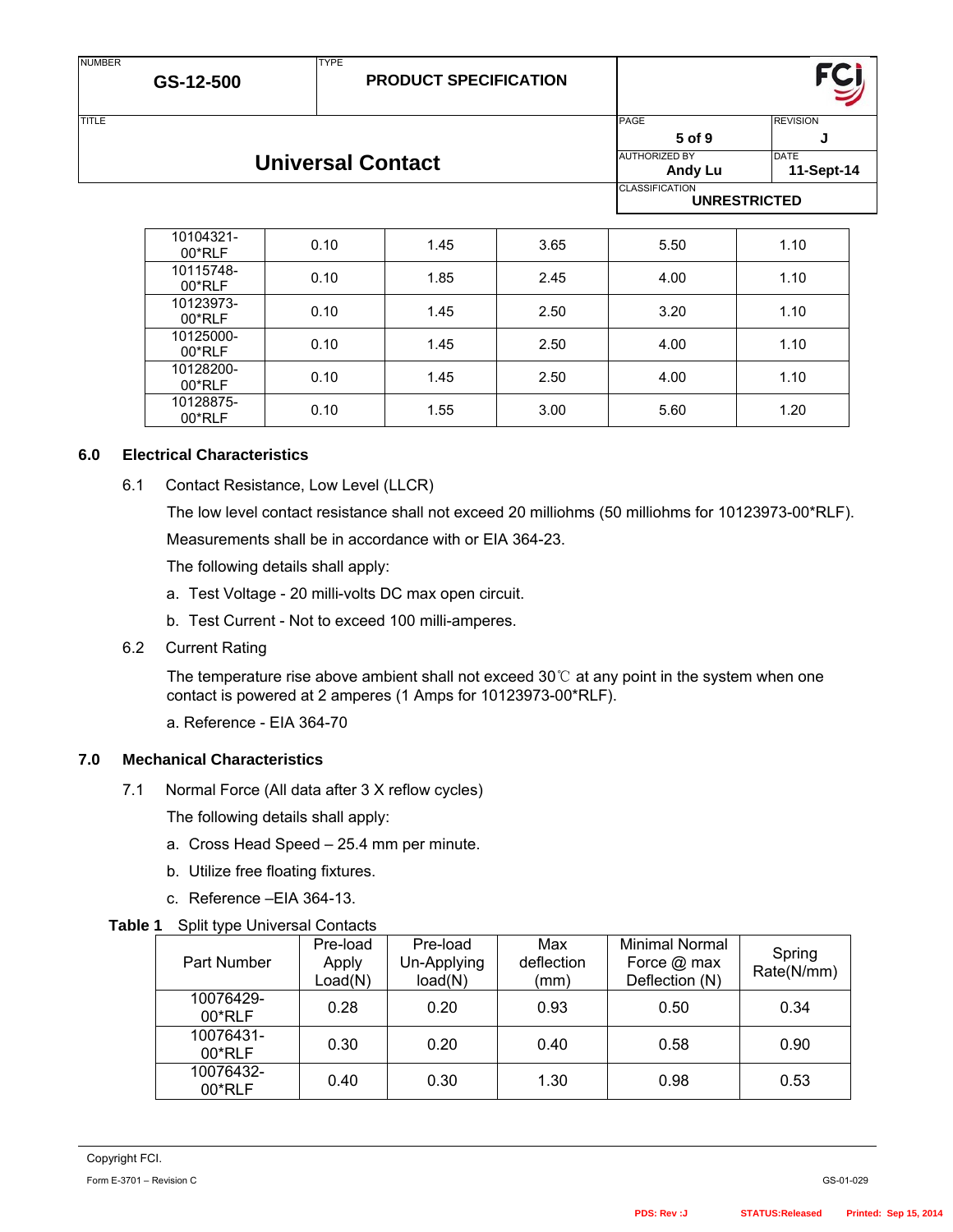| <b>NUMBER</b> | GS-12-500 | <b>TYPE</b><br><b>PRODUCT SPECIFICATION</b> |                                              |                 |
|---------------|-----------|---------------------------------------------|----------------------------------------------|-----------------|
| <b>TITLE</b>  |           |                                             | PAGE                                         | <b>REVISION</b> |
|               |           |                                             | 6 of 9                                       |                 |
|               |           | <b>Universal Contact</b>                    | <b>AUTHORIZED BY</b>                         | <b>DATE</b>     |
|               |           |                                             | Andy Lu                                      | 11-Sept-14      |
|               |           |                                             | <b>CLASSIFICATION</b><br><b>UNRESTRICTED</b> |                 |

#### Force vs. Defletion(Split type)



Deflection (mm)

Figure 1. Force VS. deflection Curve

# **Table 2** Solid type Universal Contacts

| . .<br>Part Number | Pre-load<br>Apply<br>Load(N) | Pre-load<br>Un-Applying<br>load(N) | Max<br>Deflection<br>(mm) | <b>Minimal Normal</b><br>Force @ max<br>Deflection(N) | Spring<br>Rate(N/mm) |
|--------------------|------------------------------|------------------------------------|---------------------------|-------------------------------------------------------|----------------------|
| 10076430-00*RLF    | 0.50                         | 0.38                               | 0.65                      | 0.70                                                  | 0.86                 |
| 10094594-00*RLF    | 0.78                         | 0.58                               | 0.32                      | 0.87                                                  | 1.20                 |
| 10103955-00*RLF    | 0.35                         | 0.15                               | 0.80                      | 0.75                                                  | 0.74                 |
| 10104319-00*RLF    | 0.42                         | 0.31                               | 1.00                      | 0.54                                                  | 0.32                 |
| 10104320-00*RLF    | 0.41                         | 0.36                               | 0.40                      | 0.70                                                  | 1.50                 |
| 10104321-00*RLF    | 0.56                         | 0.38                               | 1.30                      | 1.02                                                  | 0.49                 |
| 10115748-00*RLF    | 0.44                         | 0.26                               | 0.60                      | 0.73                                                  | 0.78                 |
| 10123973-00*RLF    |                              |                                    | 0.65                      | 0.60                                                  | 0.92                 |
| 10125000-00*RLF    | 0.50                         | 0.36                               | 0.45                      | 0.60                                                  | 0.67                 |
| 10128200-00*RLF    | 0.50                         | 0.36                               | 0.45                      | 0.60                                                  | 0.67                 |
| 10128875-00*RLF    | 0.35                         | 0.31                               | 1.60                      | 0.66                                                  | 0.30                 |

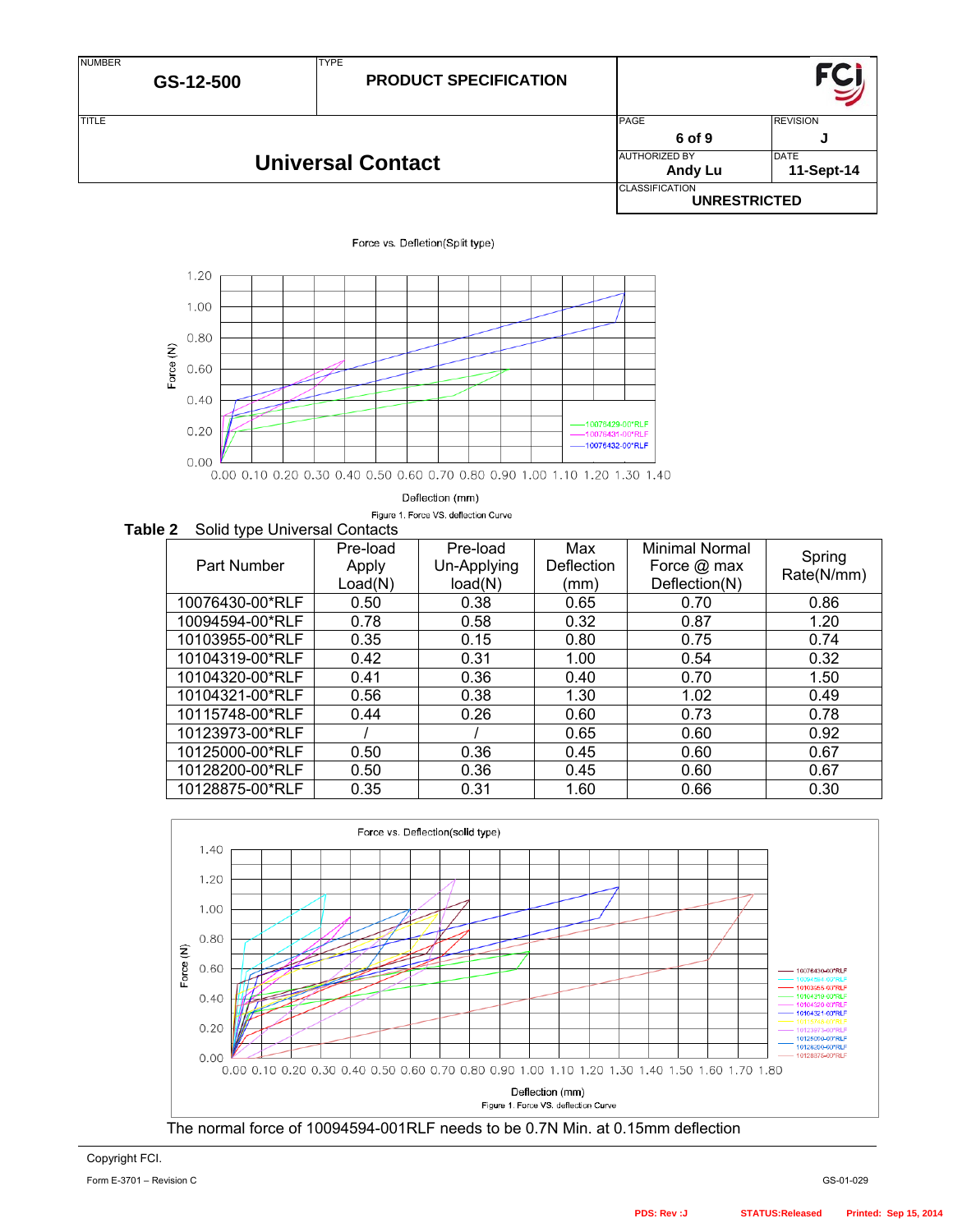| <b>NUMBER</b> | GS-12-500                | <b>TYPE</b><br><b>PRODUCT SPECIFICATION</b> |                                              |                           |
|---------------|--------------------------|---------------------------------------------|----------------------------------------------|---------------------------|
| <b>TITLE</b>  |                          |                                             | PAGE<br>7 of 9                               | <b>REVISION</b><br>J      |
|               | <b>Universal Contact</b> |                                             | <b>AUTHORIZED BY</b><br>Andy Lu              | <b>DATE</b><br>11-Sept-14 |
|               |                          |                                             | <b>CLASSIFICATION</b><br><b>UNRESTRICTED</b> |                           |

The normal force of 10104319-001RLF needs to be 0.4N Min. at 0.4mm deflection

7. 2 Durability (Minimum): Mated 100 times and still meet electrical characteristics in section 6.1

Note: Can achieve 2500 times when mated with a PCB pad with 0.05/0.15um Au, no breakdown.

- EIA 364-09
- 7. 3 GXT Plating Coating Adhesion Test: refer to FDQWI-PP-0000-P05 (test method).

# **8.0 Environmental Conditions**

After exposure to the following environmental conditions i accordance with the specified test procedure and/or details, the product shall show no physical damage and shall meet the electrical and mechanical requirements per paragraphs 6.0 and 7.0 as specified in the Table test sequences. Unless specified otherwise, assemblies shall be mated during exposure.

- 8. 1 Thermal Shock EIA 364-32.
	- a. Number of Cycles 32
	- b. Temperature Range Between -40℃ and +85℃
	- c. Time at Each Temperature 30 minutes
	- d. Transfer Time 20 seconds, maximum
- 8. 2 Humidity –EIA 364-31 method II (steady state)
	- a. Relative Humidity 90~95%
	- b. Temperature  $40 \pm 2^{\circ}$ C
	- c. Duration 96 hours
- 8. 3 Salt Spray EIA-364-26
	- a. Test Condition Temperature:  $35\pm2\degree$ C, NaCl solution Concentration:  $5\pm1\%$
	- b. Duration 48 hours
- 8. 4 Solderability J-STD-002
	- a. Test Condition Immersion
	- b. Minimum solder coverage: 95%

# **9.0 QUALITY ASSURANCE PROVISIONS**

9.1 Equipment Calibration

All test equipment and inspection facilities used in the performance of any test shall be maintained in a calibration system in accordance with ANSI Z-540 and ISO 9000.

9.2 Inspection Conditions

Unless otherwise specified herein, all inspections shall be performed under the following ambient conditions:

- a. Temperature: 25 +/- 5℃
- b. Relative Humidity: 30% to 60%
- c. Barometric Pressure: Local ambient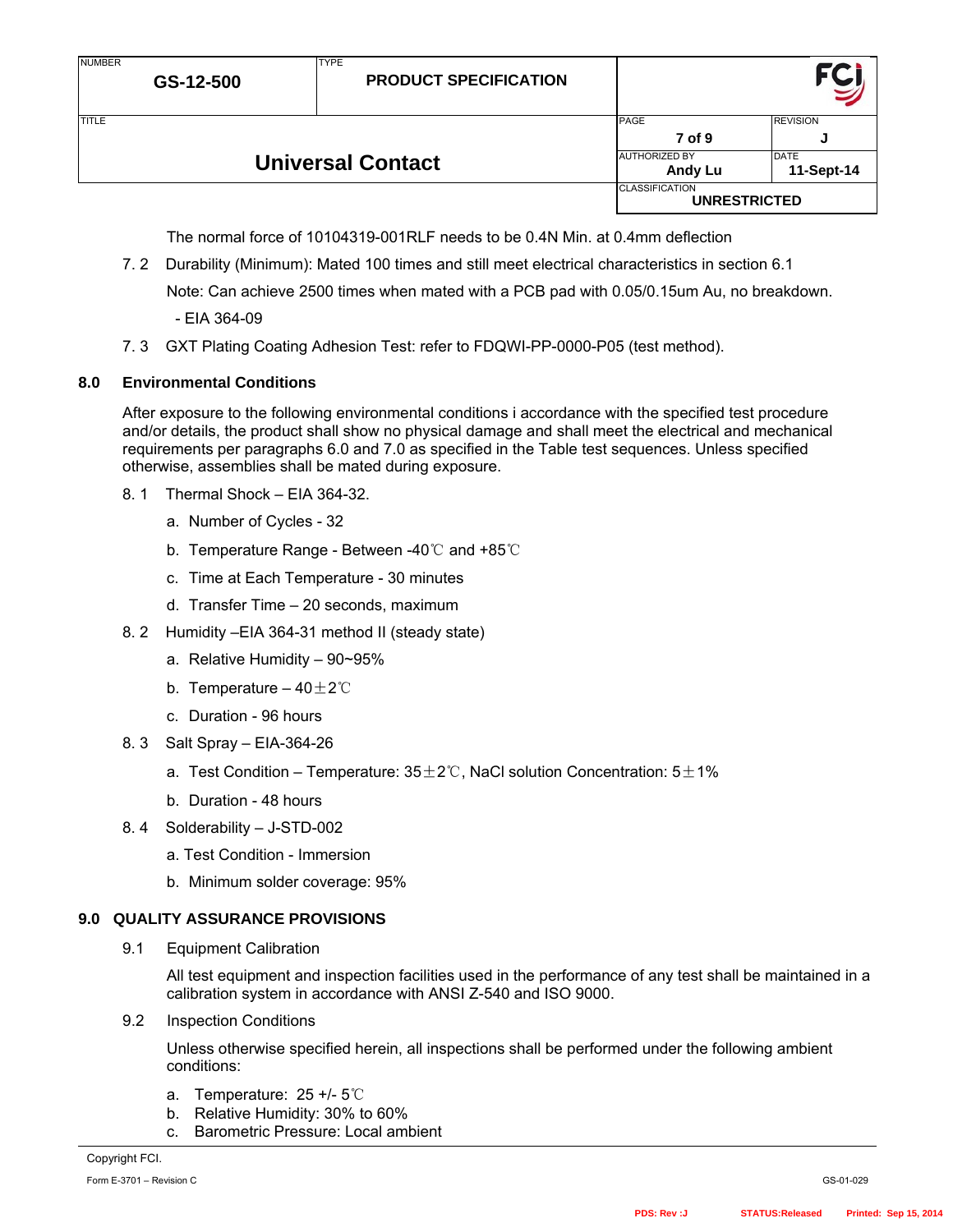| <b>NUMBER</b> | GS-12-500 | <b>TYPE</b><br><b>PRODUCT SPECIFICATION</b> |                                              |                           |
|---------------|-----------|---------------------------------------------|----------------------------------------------|---------------------------|
| <b>TITLE</b>  |           |                                             | <b>PAGE</b>                                  | <b>REVISION</b>           |
|               |           |                                             | 8 of 9                                       | .J                        |
|               |           | <b>Universal Contact</b>                    | <b>AUTHORIZED BY</b><br>Andy Lu              | <b>DATE</b><br>11-Sept-14 |
|               |           |                                             | <b>CLASSIFICATION</b><br><b>UNRESTRICTED</b> |                           |

#### 9.3 Acceptance

9.3.1 Electrical and mechanical requirements placed on test samples as indicated in paragraphs 6.0 and 7.0 shall be established from test data using appropriate statistical techniques or shall otherwise be customer specified, and all samples tested in accordance with this product specification shall meet the stated requirements.

9.3.2 Failures attributed to equipment, test setup, or operator error shall not disqualify the product. If product failure occurs, corrective action shall be taken and samples resubmitted for qualification.

#### 9.4 Qualification Testing

Qualification testing shall be performed on sample units produced with equipment and procedures normally used in production. The test sequences shall be as shown in the qualification test table. Data shall be provided with the samples noting production history: production lot codes for components and assemblies, components and assemblies produced to print revision, verification of plating composition and thickness, etc.

#### 9.5 Re-Qualification Testing

If any of the following conditions occur, the responsible product engineer shall initiate requalification testing consisting of all applicable parts of the qualification test matrix.

a. A significant design change is made to the existing product which impacts the product form, fit or function. Examples of significant changes shall include, but not be limited to, changes in the plating material composition or thickness, contact force, contact surface geometry, insulator design, contact base material, or contact lubrication requirements.

b. A significant change is made to the manufacturing process which impacts the product form, fit or function.

c. A significant event occurs during production or end use requiring corrective action to be taken relative to the product design or manufacturing process.

| <b>Test Items</b>         | <b>Test</b> | <b>TEST SEQUENCE</b> |        |        |                |  |
|---------------------------|-------------|----------------------|--------|--------|----------------|--|
|                           | method      | Group1               | Group2 | Group3 | Group4         |  |
| Examination of product    |             | 1,6                  | 1,5    | 1,6    | 1,3            |  |
| <b>Contact Resistance</b> | 6.1         | 2,5                  | 2,4    | 2,5    |                |  |
| Normal force              | 7.1         | 3                    |        |        |                |  |
| Durability                | 7.2         | 4                    |        |        |                |  |
| Salt Spray                | 8.3         |                      | 3      |        |                |  |
| <b>Thermal Shock</b>      | 8.1         |                      |        | 3      |                |  |
| Humidity                  | 8.2         |                      |        | 4      |                |  |
| Solderability test        | 8.4         |                      |        |        | $\overline{2}$ |  |
| Sample Quantity           |             | 5                    | 5      | 5      | 5              |  |

#### 9.6 Qualification Test Table and Sample Quantity.

# **10.0 PACKAGING SPECIFICATION**

Refer to FCI specification GS-14-1216.